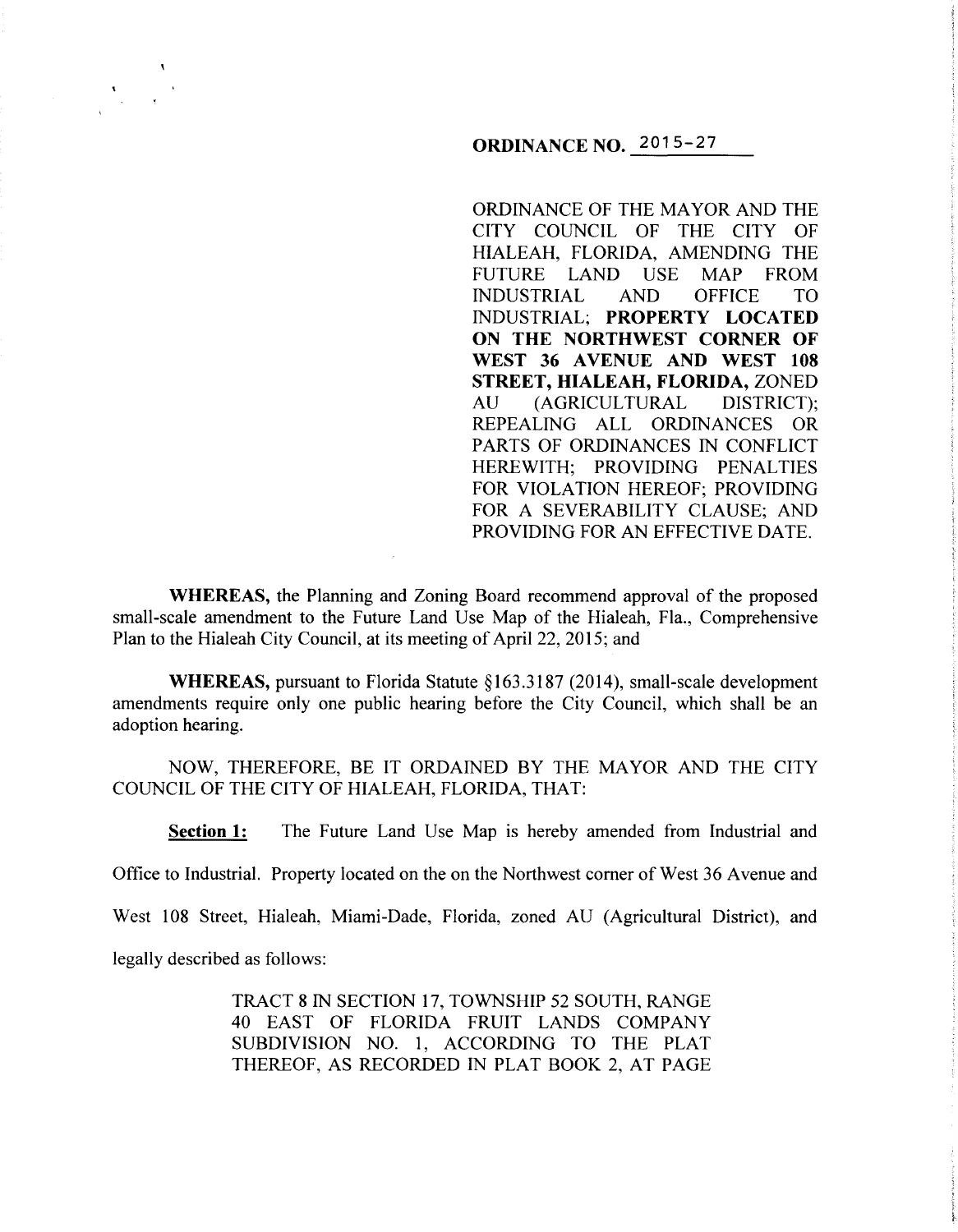17 OF THE PUBLIC RECORDS OF MIAMI-DADE COUNTY, FLORIDA.

## **Section 2: Repeal of Ordinances in Conflict.**

All ordinances or parts of ordinances in conflict herewith are hereby repealed to the extent of such conflict.

#### **Section 3: Penalties.**

Any person, business, association, corporation, partnership or other legal entity who violates any of the provisions of this ordinance shall be assessed a civil penalty, up to a maximum of \$500.00, within the discretion of the court or administrative tribunal having jurisdiction. Each day that a violation continues shall constitute a separate violation.

### **Section 4: Severability Clause.**

If any phrase, clause, sentence, paragraph or section of this ordinance shall be declared invalid or unconstitutional by the judgment or decree of a court of competent jurisdiction, such invalidity or unconstitutionality shall not affect any of the remaining phrases, clauses, sentences, paragraphs or sections of this ordinance.

### **Section 5: Effective Date.**

Pursuant to Florida Statutes §163.3187(2014), this ordinance shall become effective 31 days after adoption. The date of adoption of this plan amendment shall be the date of signature by the Mayor of the City of Hialeah, Florida or the date of the next regularly scheduled City Council meeting, if the Mayor's signature is withheld or if the City Council overrides the Mayor's veto. Anyone seeking to challenge the compliance of this small-scale plan amendment shall file a petition with the Division of Administrative Hearings within 30 days following the local government's adoption of the amendment. If challenged within 30